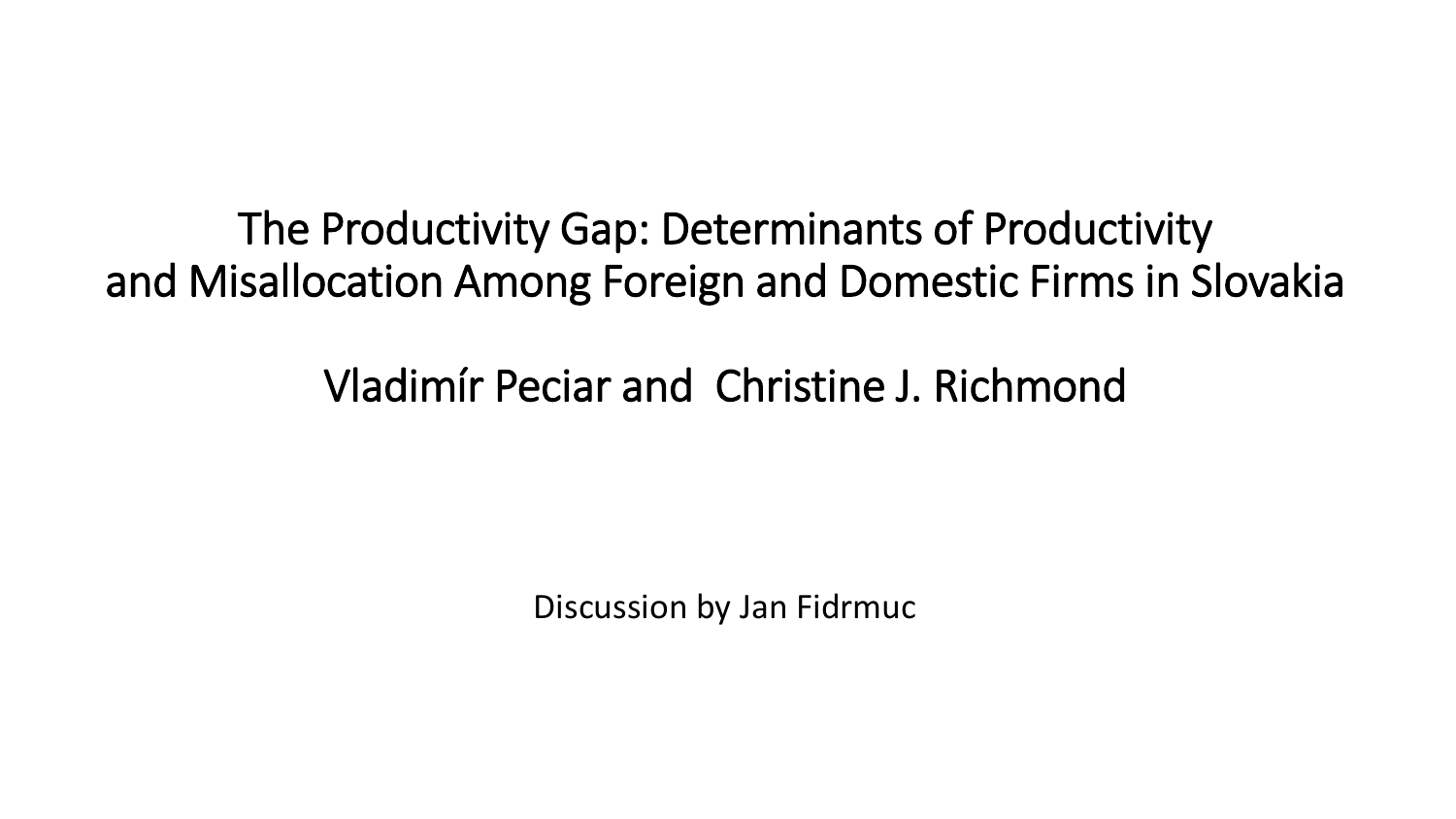## Summary

- Explaining slow down of TFP growth Slovakia specifically
- Hsieh and Klenow (2009) model with three inputs: labor, capital, and intermediate goods. Resource allocations can deviate from optimum because of distortions, which in turn drive productivity down
- Misallocation leads to substantial productivity shortfalls in Slovak firms, primarily in services and construction, and among domestic firms
- Potential gains from improved allocation were high after the Great Recession but have been falling since then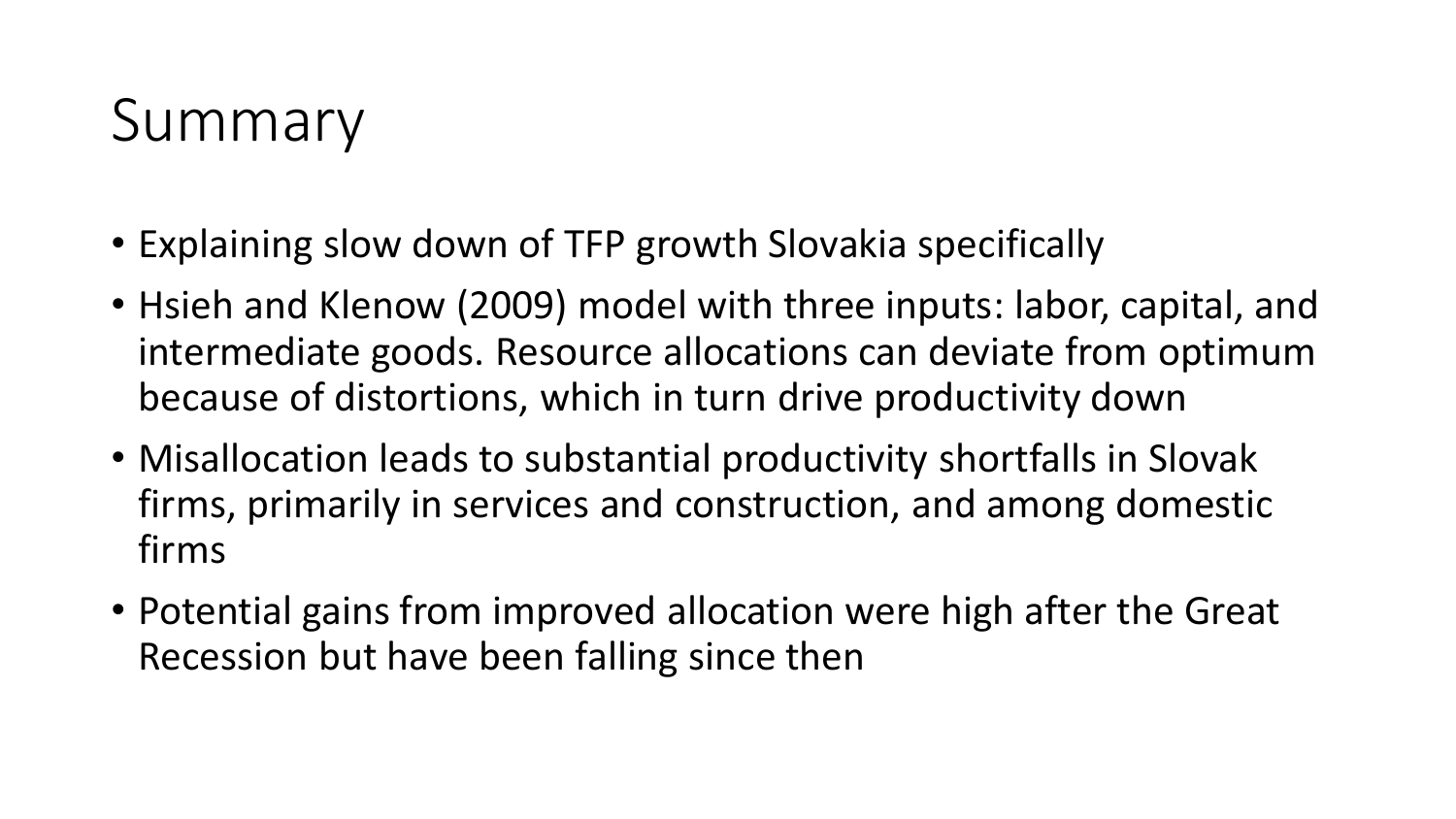## Domestic vs Foreign Firms

- Most productive firms (mainly large and/or foreign) employ 1/3 of workers but produce 2/3 of output  $\rightarrow$  is this really different from other countries?
- Many small firms are new and will fail within their first 2-3 years so their average productivity is lower
- Large firms are those that were sufficiently productive to survive and grow
- Similarly, foreign firms invest in Slovakia only if they expect to have competitive edge there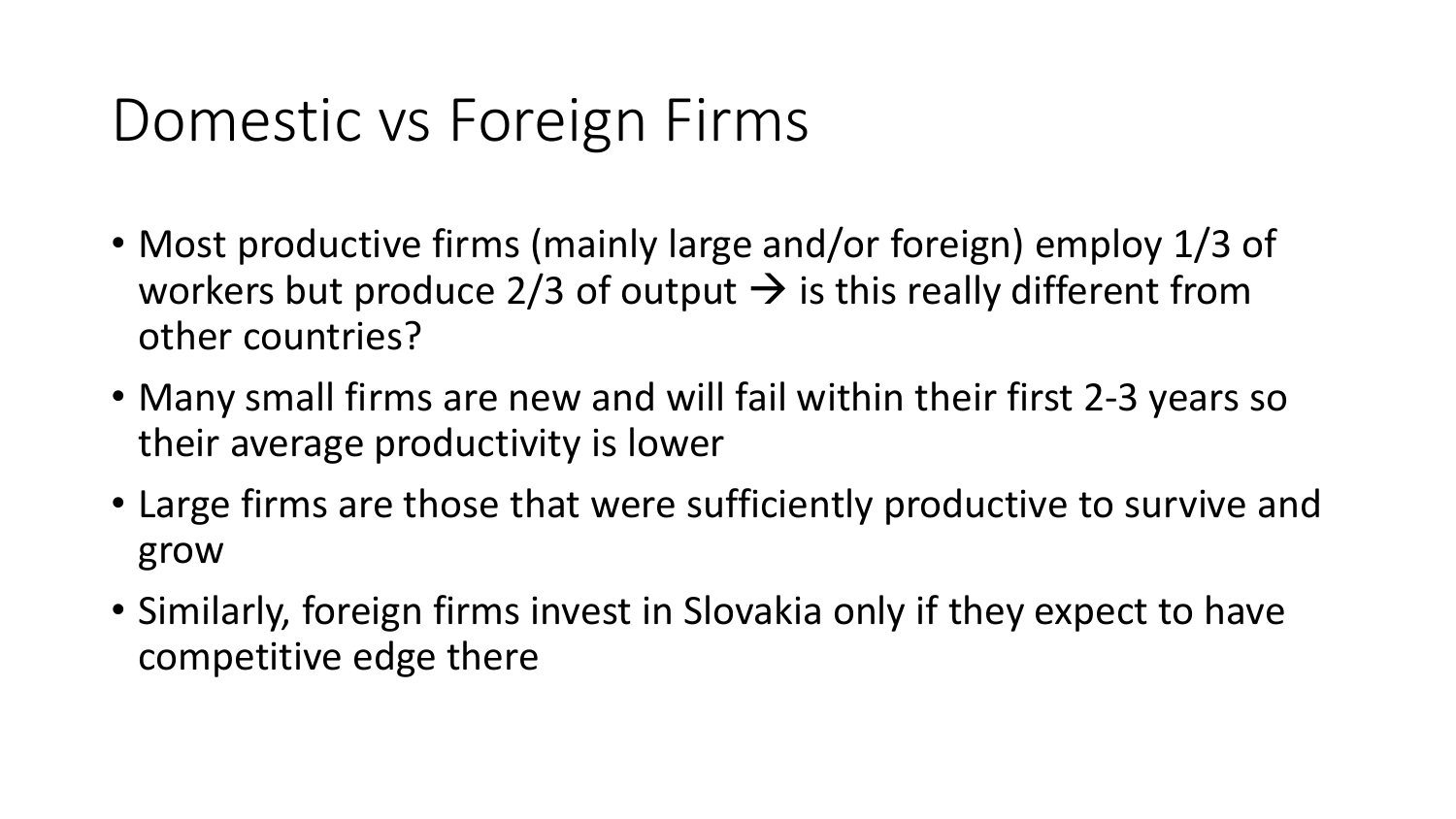## Model

- Calibration: labor and capital shares of Germany used for Slovakia  $\rightarrow$ is this justified? Slovakia used to be a low-wage economy, so the labor share should be higher than in Germany
- How much do the findings depend on the choice to use a three-factor production function?